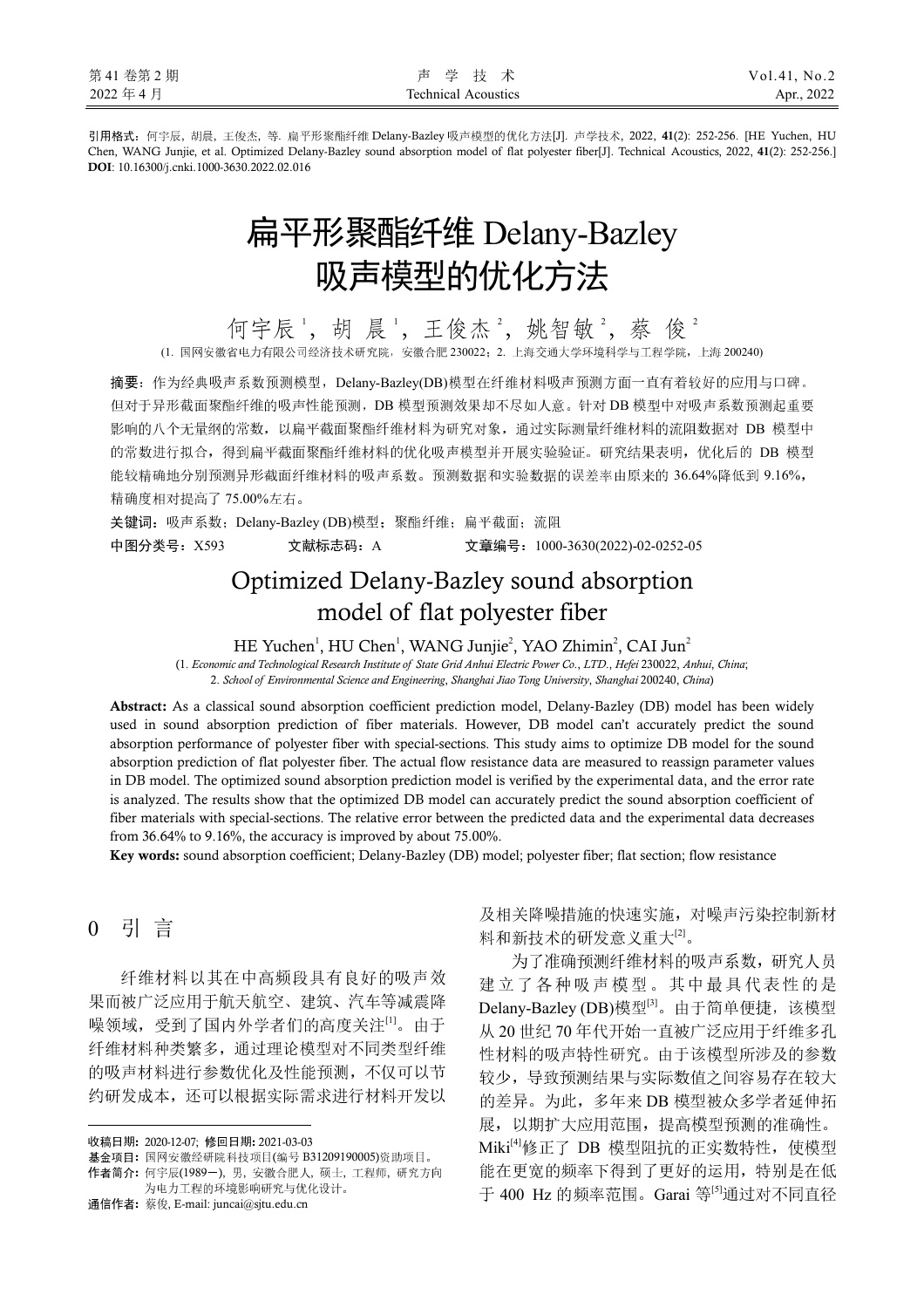(18~48 μm)的聚酯纤维材料进行测量,提出了更适 合纺织纤维的相关系数。Takeshi<sup>[6]</sup>基于快速傅里叶 转换法进一步改进了 DB 模型, 分别建立了玻璃棉 和岩棉的吸声经验模型,实验证明改进的模型在一 定频率下的预测结果比原模型更接近实测值。但这 些研究仅针对常规截面(圆形截面)纤维,而对于异 形截面纤维的吸声系数预测模型研究未见报道。

在纤维的实际运用中,常规圆形截面的纤维技 术工艺相对成熟,性能稳定,但是具有易沾污、易 起球和易钩丝等缺点。而有研究表明,异形截面的 纤维不但能克服上述问题[7],而且因其拥有更大的 比表面积而具有更良好的吸声性能[8-11]。但目前还 没有适合异形截面纤维吸声性能的预测模型,因此 本文在前期研究的基础上[12], 选择扁平形截面聚酯 纤维作为研究对象,对经典的 DB 模型进行参数修 正并验证吸声系数的预测效果,以期为异形截面聚 酯纤维的吸声性能预测模型的快速建立提供参考。

### 1 Delany-Bazley 模型

Delany-Bazley (DB)模型描述了纤维材料的流 阻、声波频率与材料表面特性阻抗、传播波数之间 的关系,该模型只有流阻作为自变量[3,5]。描述吸声 材料声学性能的特征阻抗 Zo 和传播参数  $\gamma$ 关系为

$$
Z_0 = R + jX
$$
  
\n
$$
\gamma = \alpha + j\beta
$$
\n(1)

其中:*R*、*X* 分别为特征阻抗的实部和虚部;*α* 为衰 减参数;*β* 为相位参数。

根据特征阻抗 Z 和传播参数 Y 可得到材料的 表面阻抗 *Z*:

$$
Z = Z_0 \coth(\gamma l) \tag{3}
$$

其中:*l* 为材料厚度(cm)。

由材料表面阻抗就可以进一步推导出材料正 入射时的吸声系数:

$$
\alpha = 1 - \left| \frac{Z - \rho_0 C_0}{Z + \rho_0 C_0} \right|^2 \tag{4}
$$

其中:  $\rho_0$  为空气密度(g·cm<sup>-3</sup>),  $C_0$  为声速。

另外 Delany 和 Bazley 根据大量的实验得到了 *R*、*X*、*α*、*β* 和材料流阻的幂指关系:

$$
R = \rho_0 C_0 \left[ 1 + C_1 \left( \frac{f}{r} \right)^{-C_2} \right]
$$
 (5)

$$
X = \rho_0 C_0 \left[ C_3 \left( \frac{f}{r} \right)^{-c_4} \right] \tag{6}
$$

$$
\alpha = \frac{\omega}{C_0} \left[ C_5 \left( \frac{f}{r} \right)^{-C_6} \right] \tag{7}
$$

$$
\beta = \frac{\omega}{C_0} \left[ 1 + C_7 \left( \frac{f}{r} \right)^{-C_8} \right] \tag{8}
$$

 $DB$  模型中 $C_1 \sim C_8$  [4]参数的数值如表 1 所示。

表 1 DB 模型  $C_1 \sim C_8$ 的参数数值 **Table 1** Values of Parameters  $C_1 \sim C_8$  in DB model

|    |       | $\sim$<br>$\sim$   |       |
|----|-------|--------------------|-------|
| 参数 | 数值    | 参数                 | 数值    |
|    | 0.057 |                    | 0.189 |
|    | 0.754 | $\mathfrak{c}_{6}$ | 0.595 |
|    | 0.087 |                    | 0.098 |
|    | 0.732 |                    | 0.700 |

从 DB 模型可得,纤维材料吸声系数的预测仅 需材料厚度和流阻两个参数。由于流阻较难测量, Delany 和 Bazley 给出了相应的经验公式[3,5]:

$$
r = A \rho^B \tag{9}
$$

其中:*A*=25.989,*B*=1.404,*ρ* 为密度(g·cm-3)。其由 简单的幂指关系通过材料的容重预测其流阻,因此 不可避免地存在经验公式带来的预测误差。

## 2 实验材料和设备

#### 2.1 纤维材料的制备

本研究采用开松-梳理-热压法[13]分别制备了圆 形和扁平形两种截面形状的聚酯纤维板用于后续 研究。纤维材料制备过程如下:将聚酯纤维和低熔 点聚酯纤维开松混合,称重铺放于模具中,然后在 平板热压机中通过 190 ℃的温度热压 10 min, 室温 冷却后得到不同参数的聚酯纤维板,其相关物理参数 如表 2 所示。制备样品的材料及成品图如图 1 所示。

#### 2.2 仪器与设备

本文采用 YP402N 电子天平(上海精密科学仪 器有限公司)测量材料的质量,计算得到聚酯纤维 板的容重。测试符合 GB-T 26497-2011<sup>[14]</sup>标准。

表 2 纤维板物理参数(厚度为 7 mm) **Table 2 Physical parameters of fiberboard (thickness: 7 mm)** 

| 样品编号           | 截面形状 |       | 材料密度/(g·cm-3) 流阻实测值/(Pa·s·m-2) |
|----------------|------|-------|--------------------------------|
| $R_1$          |      | 0.087 | 25 400                         |
| $R_{2}$        | 圆形   | 0.134 | 50 290                         |
| $F_1$          |      | 0.093 | 45 390                         |
| F <sub>2</sub> |      | 0.144 | 95 060                         |
| F <sub>3</sub> |      | 0.13  | 71455                          |
| $F_{\rm 4}$    |      | 0.184 | 156 015                        |
| $F_5$          |      | 0.211 | 197 020                        |
| $F_{6}$        | 扁平形  | 0.215 | 215 525                        |
| F <sub>7</sub> |      | 0.131 | 84 845                         |
| $F_8$          |      | 0.114 | 50 300                         |
| $F_{9}$        |      | 0.199 | 193 175                        |
| $F_{\rm 10}$   |      | 0.149 | 95 725                         |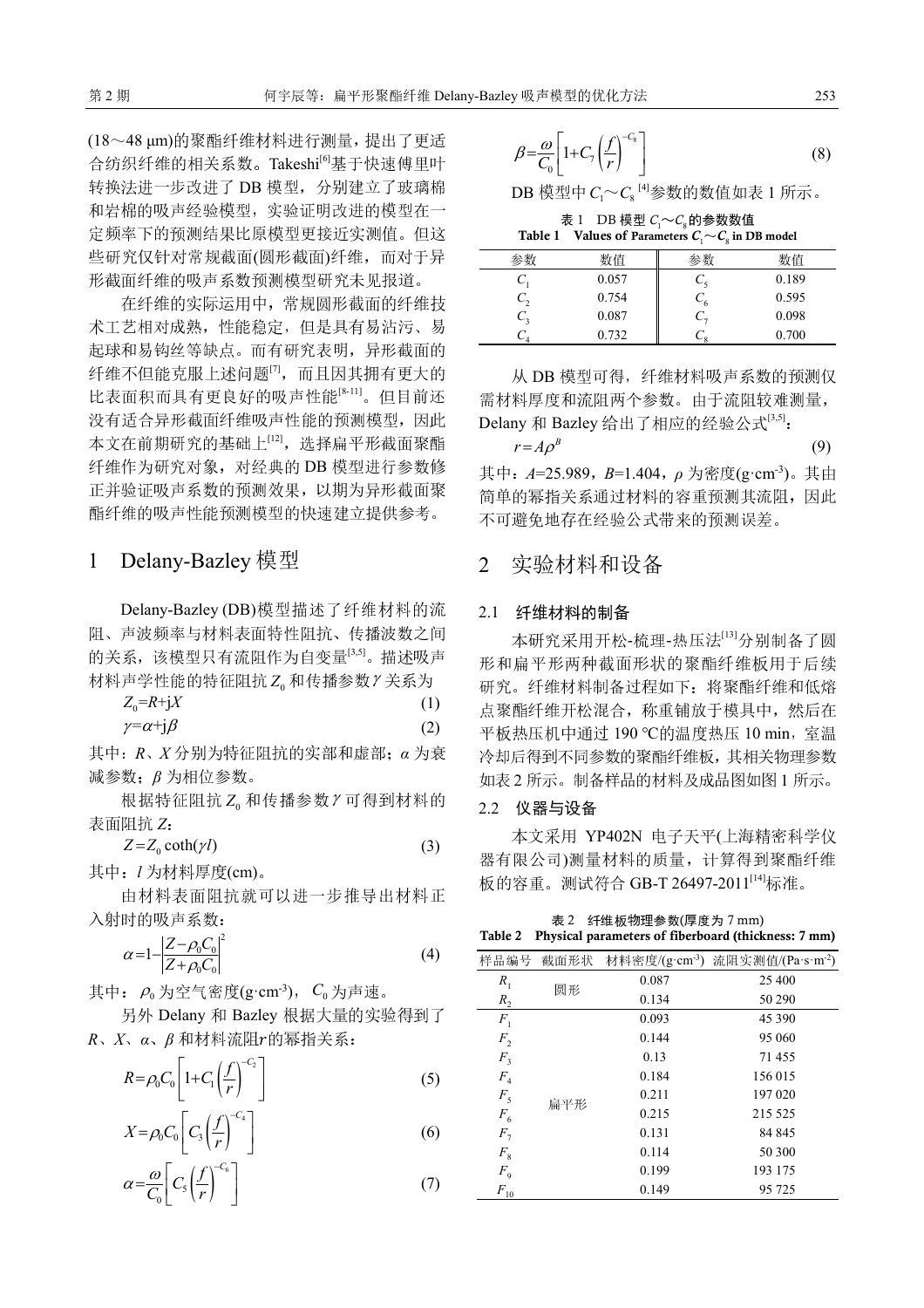





(a) 圆形聚酯纤维板 (b) 扁平形聚酯纤维板



(c) 圆形聚酯纤维横截面 (d) 扁平形聚酯纤维横截面 图 1 制备样品的材料及成品图 Fig.1 Preparation of sample materials and finished product

本文采用四通道阻抗管 BSWASW4224(北京声 望声电技术有限公司)测量材料的吸声系数。阻抗 管采用传递函数法[15]测量声波垂直入射时的吸声 系数。其测量样品小易获取,测量方法简单,适合 推广普及,阻抗管如图 2(a)所示。

本文采用流阻测试与分析系统 SIGMA(加拿大 Mecanum 公司)测量流阻数据,在极低的压强下测 量空气的线速度得到流阻。测试方法符合标准 ISO 9053-2018<sup>[16]</sup>和 9053-2020<sup>[17]</sup>, 仪器如图 2(b)所示。





(a) 阻抗管 (b) 流阻测试与分析系统 图 2 测试设备 Fig.2 Picture of testing equipment

本文采用 Olympus BX43 荧光正置显微镜观察 不同纤维的截面形状。测试方法符合 GB/T 2609- 2015[18]标准。

#### 2.3 研究方法

采用扁平截面纤维的物理参数对模型参数进 行非线性拟合,得到修正后的参数值和优化后的 DB 模型。模型参数修正后,采用修正后的 DB 模 型计算得到吸声系数计算值,将计算值与实际测量 值对比得到相对误差。以相对误差是否达到 15%为 衡量指标,若误差率 *e*>15%,则重新修正模型参 数直到误差率 *e*≤15%。计算和测量值的相对误差 率计算公式为

$$
e = \frac{|\alpha_0 - \alpha_1|}{\alpha_0} \times 100\%
$$
\n(10)

其中:  $e$  为误差率;  $\alpha_0$  为平均吸声系数实测值;  $\alpha_1$ 为平均吸声系数预测值。

采用如图 3 所示的流程,进行参数修正。



图 3 DB 模型优化流程图 Fig.3 Flow chart of DB model optimization

3 结果与分析

# 3.1 圆形和扁平截面纤维吸声系数的预测结果 对比

为了比较 DB 模型计算圆形和扁平形纤维材料 吸声性能的差异,选取了表 2 中容重接近的圆形 (*R*1、*R*<sup>2</sup> )和扁平形(*F*1、*F*<sup>2</sup> )截面聚酯纤维材料,输入 到 DB 模型,分别得到两种截面形状聚酯吸声系数 的预测值,并将吸声系数预测值与实际测量值进行 了比较,如图 4 所示。

从图 4 可以看出, 圆形截面纤维采用原 DB 模 型预测平均吸声系数相对误差较小,为 13.00%;而 扁平形纤维采用 DB 模型预测平均吸声系数相对误 差较大,为 36.64%。表明采用原 DB 模型能较为准确 地预测圆形截面纤维的吸声系数,但用于预测异形 截面纤维时,会有较大误差。因此有必要对 DB 模 型参数进行修正,使其更适用于扁平形截面纤维。

造成两者预测精度差异的原因可能是相同容 重下,扁平形纤维由于其比表面积较大,气-固相声 阻也较大,从而增大了声波穿过时的粘滞阻力作 用[12],使得声波通过扁平形截面纤维时的能量损耗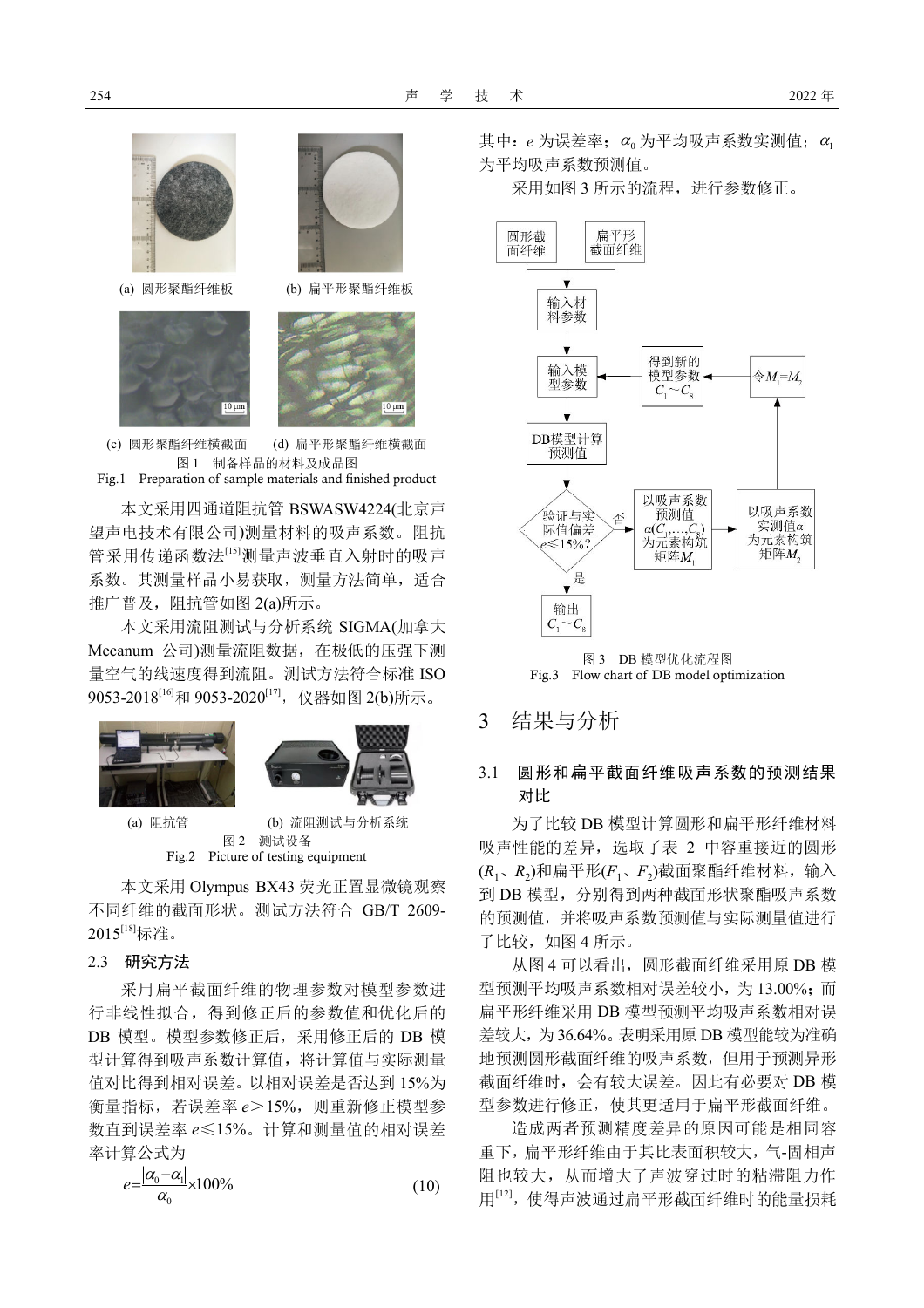增加,吸声系数由此增大。在 DB 模型中,这种阻 力作用以流阻形式表示。根据公式(9)可得,相同容 重的材料流阻应该相同。但是通过实测数据发现, 相同容重下扁平形截面纤维与圆形截面纤维的流 阻存在着巨大的差距,这也从侧面证明了扁平形截 面纤维的粘滞阻力作用更加明显。因此,研究认为 有必要根据实测流阻数据修正 DB 模型参数,减少 原 DB 模型的预测误差,而修正后的 DB 模型将适 用于扁平形截面纤维。



图 4 实测吸声系数与 DB 模型预测吸声系数的对比 Fig.4 Comparison between measured and DB model predicted sound absorption coefficients

#### 3.2 参数修正研究

为此选取表 2 中 F<sub>1</sub>-F<sub>6</sub>号六组样品, 将这些样 品的实测流阻、材料厚度代入 DB 模型,假设  $C_1 \sim$  $C_8$  为未知数, 从而构筑矩阵 *M*<sub>1</sub>:

$$
M_{1} = \begin{pmatrix} f_{11}(C_{1}, C_{2} \cdots C_{8}) & \dots & f_{16}(C_{1}, C_{2} \cdots C_{8}) \\ \vdots & & \vdots \\ f_{n1}(C_{1}, C_{2} \cdots C_{8}) & \dots & f_{n6}(C_{1}, C_{2} \cdots C_{8}) \end{pmatrix} (11)
$$

该矩阵表示通过 DB 模型预测得到的吸声系 数。其中每一行表示同一频率下 <sup>6</sup> 组材料的吸声系 数预测值;每一列表示同一材料在不同频率下的吸 声系数。同时,将 <sup>6</sup> 组材料实际测量的吸声系数构 筑矩阵  $M$ <sub>2</sub>:

$$
M_2 = \begin{pmatrix} \alpha_{11} & \cdots & \alpha_{16} \\ \vdots & & \vdots \\ \alpha_{n1} & \cdots & \alpha_{n6} \end{pmatrix}
$$
 (12)

该矩阵表示 6 组材料实际测量的吸声系数, 其 中每一行为同一频率下 <sup>6</sup> 组材料的吸声系数,每一 列表示同一材料不同频率下的吸声系数。

 $M_1$ 和  $M_2$ 相等, 通过拟合得到  $C_1 \sim C_8$ 数值, 即 修正后的 DB 模型参数, 如表 3 所示。

表 3 拟合得到的参数  $C_1 \sim C_8$ Table 3 Parameters  $C_1 \sim C_8$  obtained by fitting

| 参数             | 数值     | 参数              | 数值    |
|----------------|--------|-----------------|-------|
| $C_{1}$        | 0.176  | $C_{\varsigma}$ | 0.508 |
| C <sub>2</sub> | 0.232  | $C_{6}$         | 0.127 |
| $C_{3}$        | 14.071 | $C_{\tau}$      | 0.326 |
|                | 1.814  | $\sim$ 0        | 0.793 |

#### 3.3 优化后 DB 吸声模型的效果验证

将拟合后得到的 $C_1 \sim C_8$ 的值代入DB模型得到 优化模型, 以表 2 中  $F_7 \sim F_{10}$  4 组扁平形聚酯纤维 样品为研究对象,通过比较模型预测值与实际测量 值来验证修正模型的效果。图 <sup>5</sup> 是优化后 DB 模型 吸声预测值与实测值的比较曲线。

<sup>表</sup> <sup>4</sup> 列出了 DB 模型优化前后误差对比。由表



图 5 优化后 DB 模型预测数据与实测数据验证结果示意图 Fig.5 Verification results of the optimized DB model predicted data and the measured data